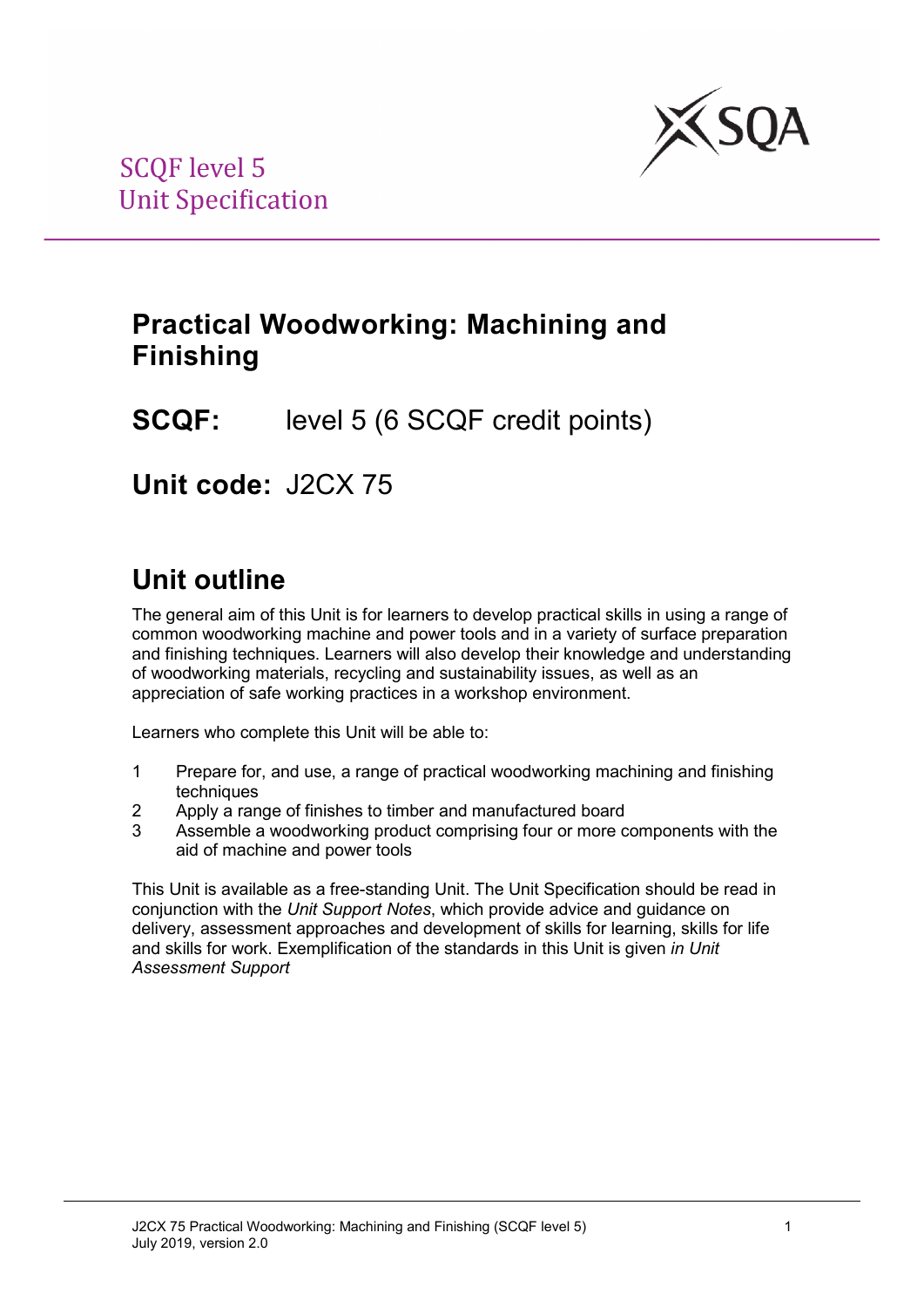## **Recommended entry**

Entry to this Unit is at the discretion of the centre. However, learners would normally be expected to have attained the skills, knowledge and understanding required by the following or equivalent qualifications and/or experience:

National 4 Practical Woodworking Course or relevant Units

### **Equality and inclusion**

This Unit Specification has been designed to ensure that there are no unnecessary barriers to learning or assessment. The individual needs of learners should be taken into account when planning learning experiences, selecting assessment methods or considering alternative evidence. For further information, please refer to the *Unit Support Notes.*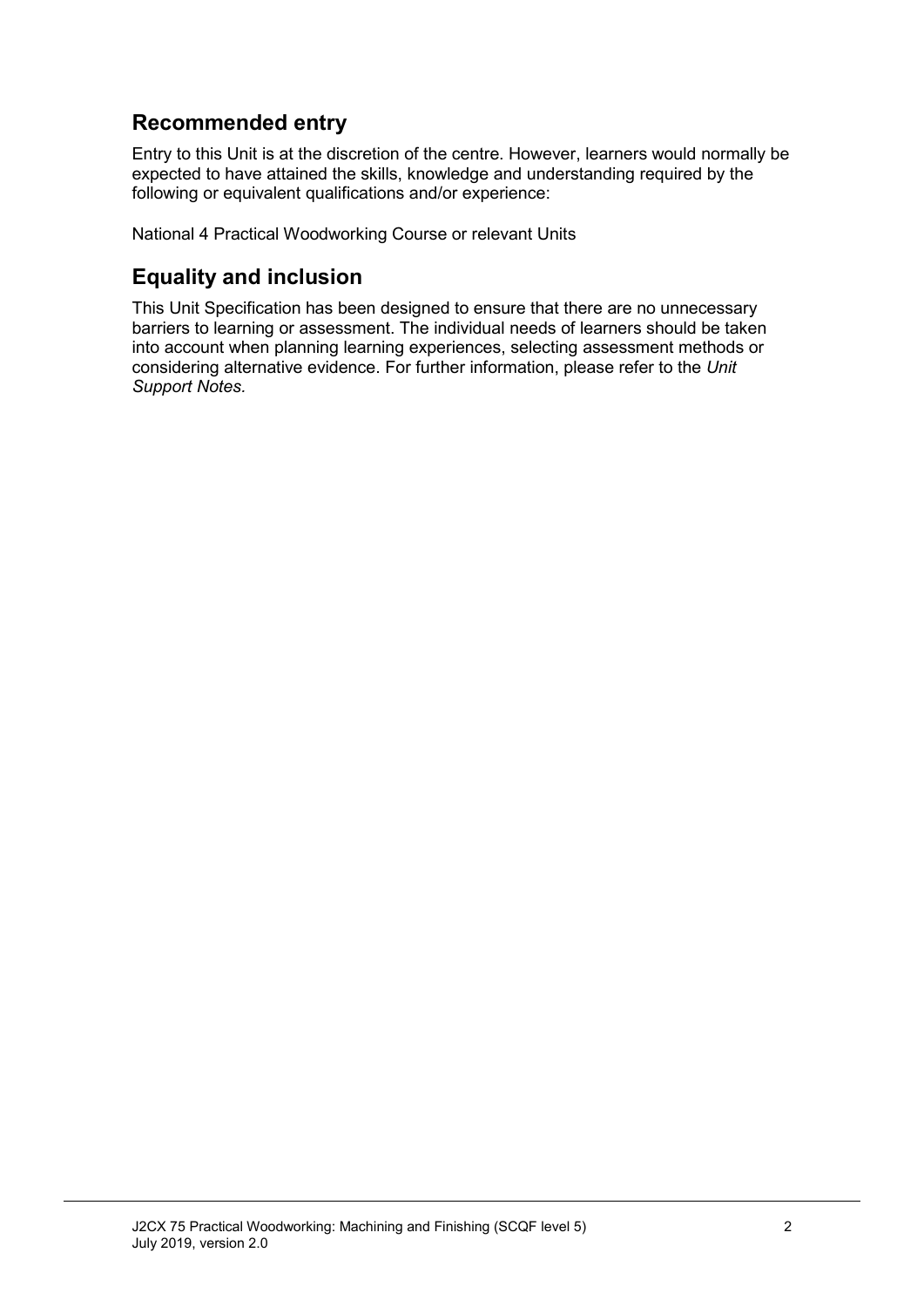# **Standards**

## **Outcomes and assessment standards**

## **Outcome 1**

The learner will:

#### **1 Prepare for, and use, a range of practical woodworking machining and finishing techniques by:**

- 1.1 Selecting woodworking machine and power tools and equipment appropriate for tasks
- 1.2 Confirming that woodworking machine and power tools and equipment are in good condition and safe working order before, during and after use
- 1.3 Adjusting tools, where necessary, following safe working practices
- 1.4 Carrying out machine and power tool operations with precision, safely and correctly, in correct sequence and to specified tolerances and standards
- 1.5 Using correct names and terminology when referring to woodworking tools, machines, equipment, materials, processes and finishes

## **Outcome 2**

The learner will:

#### **2 Apply a range of finishes to timber and manufactured board by:**

- 2.1 Selecting materials and finishes appropriate for tasks
- 2.2 Preparing surfaces in accordance with manufacturer's instructions and good practice and to a competent standard
- 2.3 Preparing and applying surface finishes in accordance with manufacturer's instructions and good practice and free from significant blemish

## **Outcome 3**

The learner will:

#### **3 Assemble a woodworking product comprising four or more components with the aid of machine and power tools by:**

- 3.1 Checking materials supplied against a cutting list and working drawings
- 3.2 Marking out the component parts in accordance with working drawings to within specified tolerance
- 3.3 Assembling the component parts such that joint gaps and overall sizes are within specified tolerance
- 3.4 Working in accordance with recognised procedures and safe working practices
- 3.5 Carrying out good practice in terms of sustainability and recycling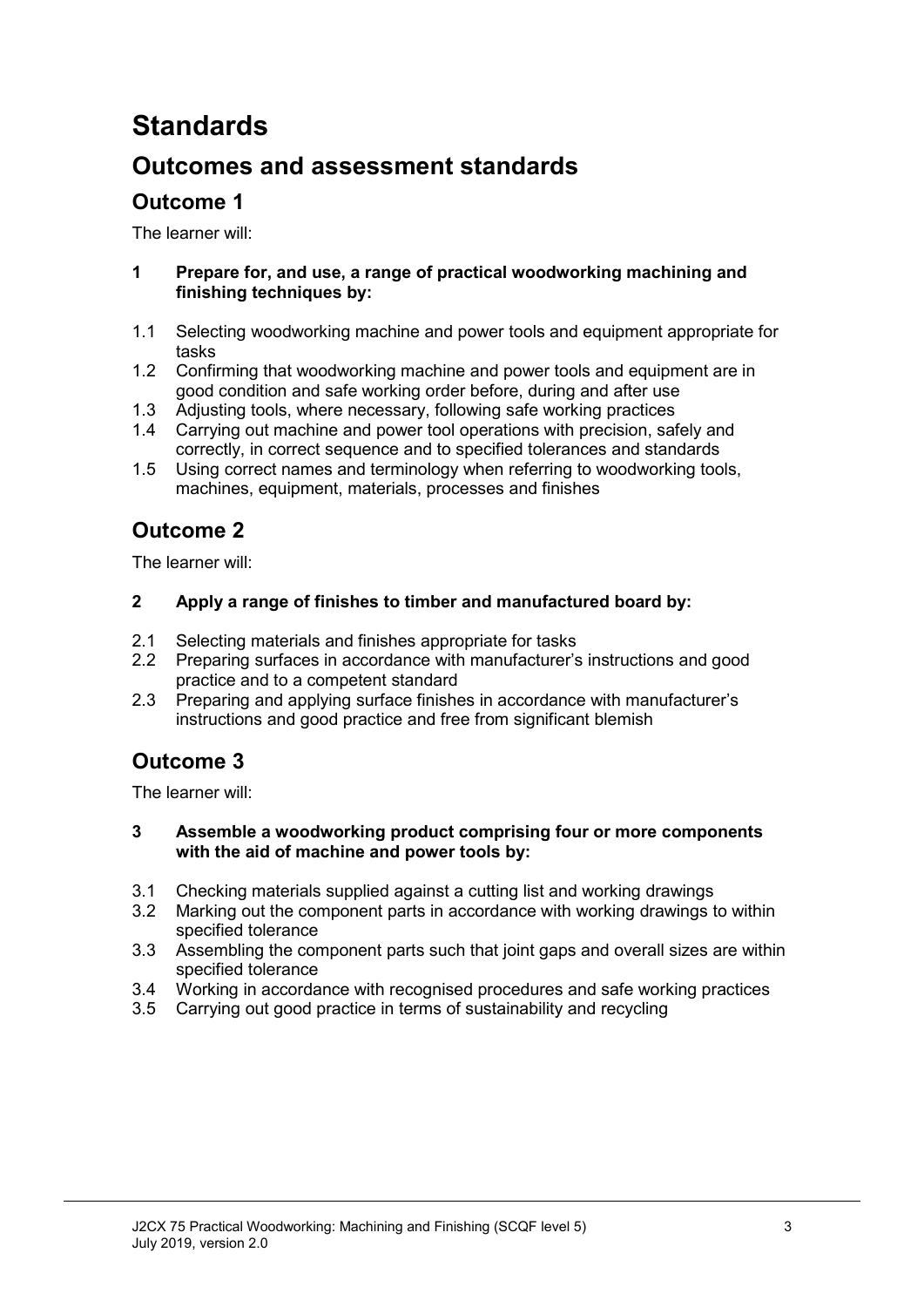## **Evidence Requirements for the Unit**

Assessors should use their professional judgement, subject knowledge and experience, and understanding of their learners, to determine the most appropriate ways to generate evidence and the conditions and contexts in which they are used.

In this Unit, Evidence Requirements are as follows:

Evidence will be primarily observational. Evidence may be presented for individual Outcomes, or gathered for the Unit. If the latter approach is used, it must be clear how the evidence covers each Outcome.

For this Unit, learners will be required to provide evidence of:

knowledge and understanding of practical woodworking machine and power tools, equipment, materials, processes and finishes practical skills in the use of machine and power tools knowledge and understanding of sustainability issues and good practice in recycling in practical woodworking activities and environments the ability to work in accordance with recognised procedures and safe working practices

For all Outcomes, woodworking materials include:

a variety of common softwoods and hardwoods, as available a variety of manufactured boards, as available adhesives and sundry fixings

For Outcome 1, woodworking machine and power tools and equipment include those for turning, drilling, cutting, sanding and fixing.

For Outcome 1, learners must carry out a range of machine and power tool tasks: Evidence is required of a minimum of two machine tool operations from the following list:

vertical drilling to ±1mm use of woodworking lathe (between centres) to a given diameter to  $\pm 1$ mm sanding to a line to ±1mm

Evidence is also required of a minimum of two power tool operations from the following list:

drilling to a given position to ±1mm sanding to a line to  $±1$ mm fixing operations with limited damage and satisfactory torque/security

For Outcome 2, learners must produce evidence of competence in preparing and finishing timbers and manufactured boards. Evidence is required of two or more different finishes and to both timbers and manufactured boards. Surface preparations will include planing, sanding, stopping and filling as required, and must be to a high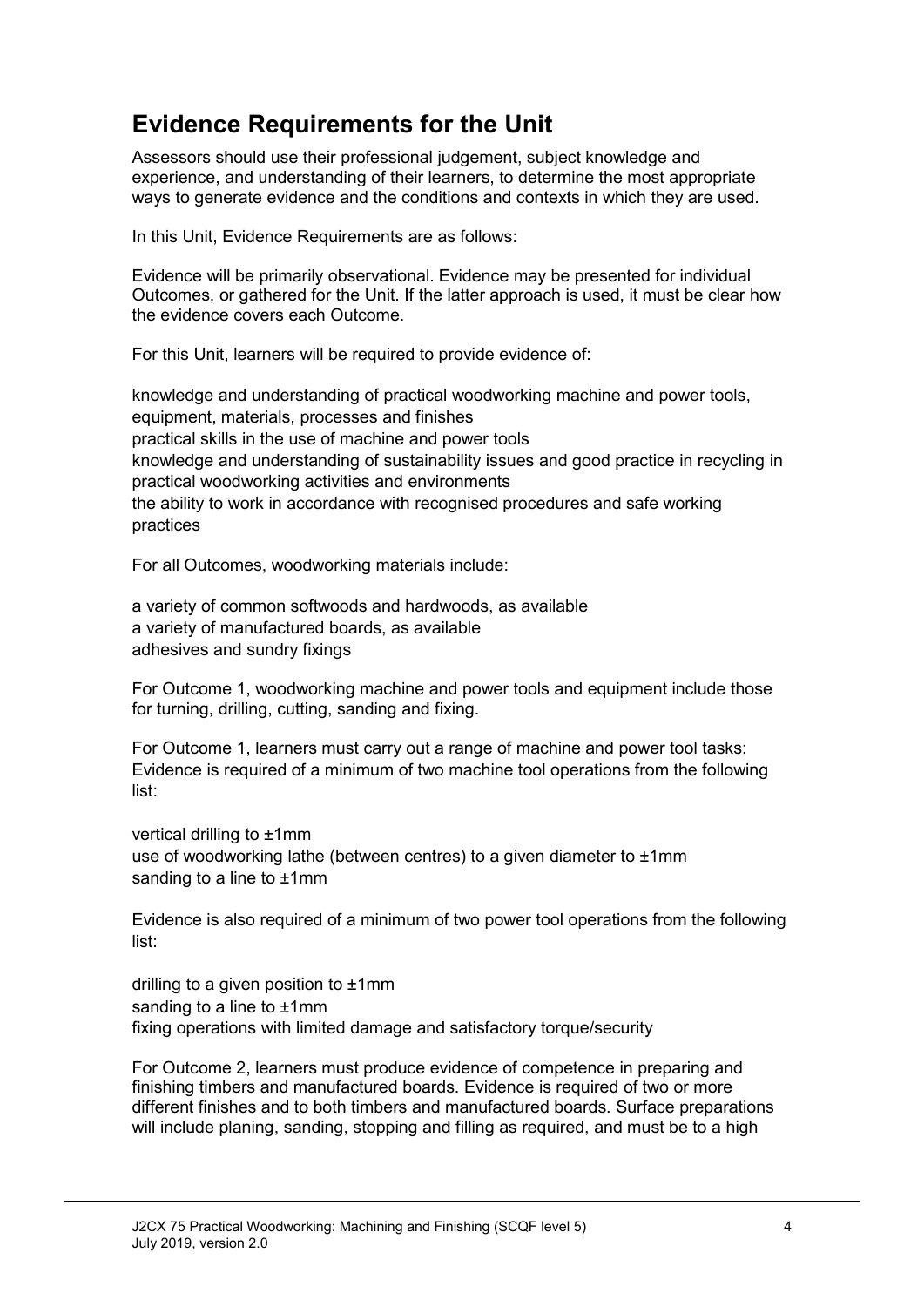standard, without blemish. Surface finishes will include staining, varnishing or application of wax finish as appropriate, and will be free from blemishes.

For Outcome 3, learners must produce evidence of competence in making a woodworking product by assembling four or more components. The product will require the use of a woodworking lathe (between centres), plus one other machine tool and two power tools as well as sundry hand tools as required. The product does not need to be finished.

It is assumed that products in this Unit are readily portable. The specified tolerances referred to in the Assessment Standards are:

| <b>Operation</b>                         | <b>Tolerance</b> |
|------------------------------------------|------------------|
| Marking out                              | ±1mm             |
| Planing or similar                       | ±1mm             |
| Joint gaps not to exceed                 | ±1mm             |
| Completed product - overall sizes within | ±3mm             |

Exemplification of assessment for this Unit is provided in the *Unit Assessment Support*. Advice and guidance on possible approaches to assessment is provided in the *Unit Support Notes*.

## **Assessment standard thresholds**

If a candidate successfully meets the requirements of the specified number of Assessment Standards they will be judged to have passed the Unit overall and no further re-assessment will be required.

The specific requirements for this Unit is as follows:

♦ 9 out of 13 Assessment Standards must be achieved.

It should be noted that there will still be the requirement for candidates to be given the opportunity to meet all Assessment Standards. The above threshold has been put in place to reduce the volume of re-assessment where that is required.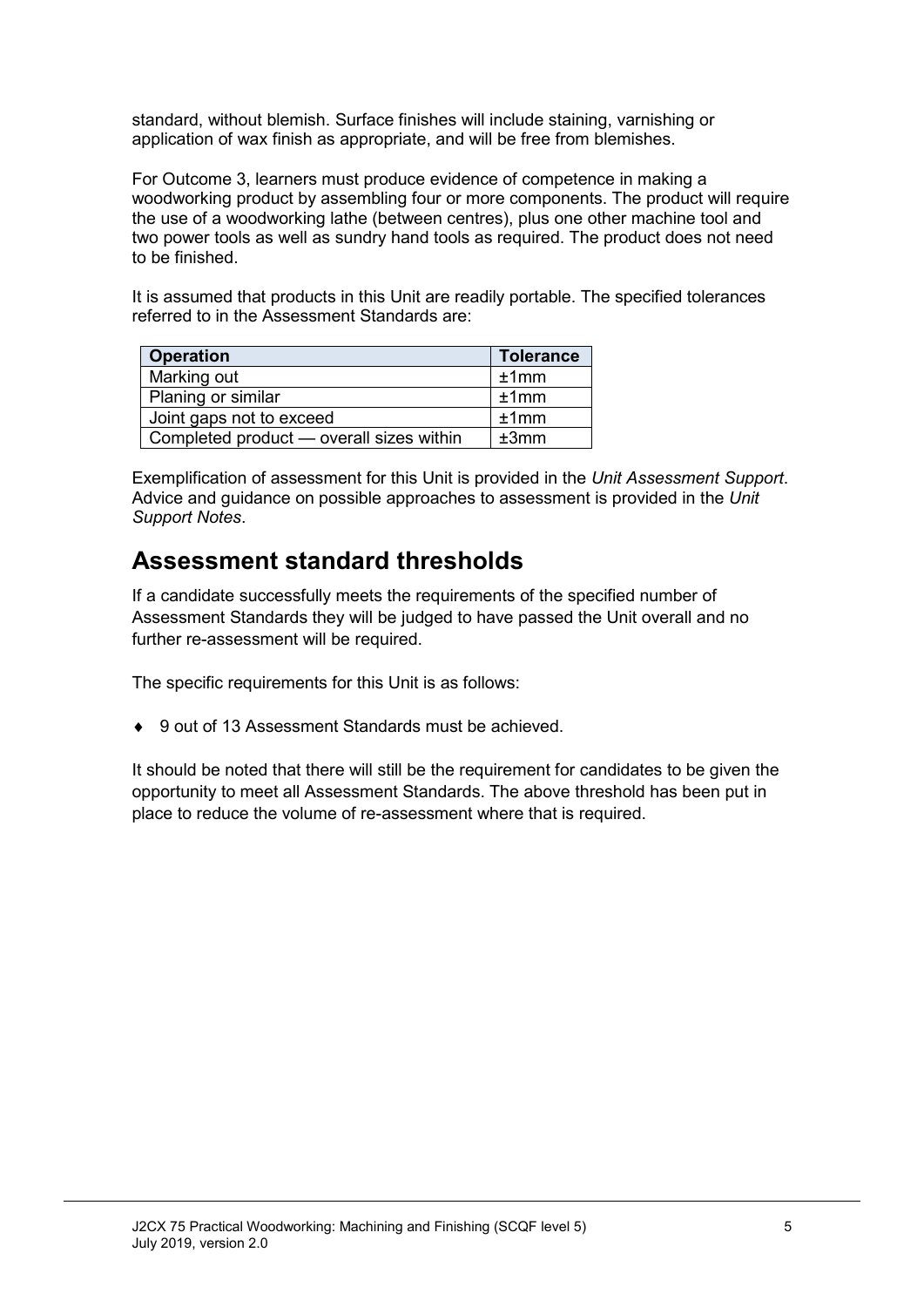# **Development of skills for learning, skills for life and skills for work**

It is expected that learners will develop broad, generic skills through this Unit. The skills that learners will be expected on improve on and develop through the Unit are based on SQA's *Skills Framework: Skills for Learning, Skills for Life and Skills for Work and* drawn from the main skills areas listed below. These must be built into the Unit where there are appropriate opportunities.

#### **2 Numeracy**

2.2 Money, time and measurement

#### **4 Employability, enterprise and citizenship**

4.3 Working with others

#### **5 Thinking skills**

- 5.3 Applying
- 5.5 Creating

Amplification of these is given in SQA's *Skills Framework: Skills for Learning, Skills for Life and Skills for Work.* The level of these skills should be at the same SCQF level of the Unit and be consistent with the SCQF level descriptor. Further information on building in skills for learning, skills for life and skills for work is given in the *Unit Support Notes.*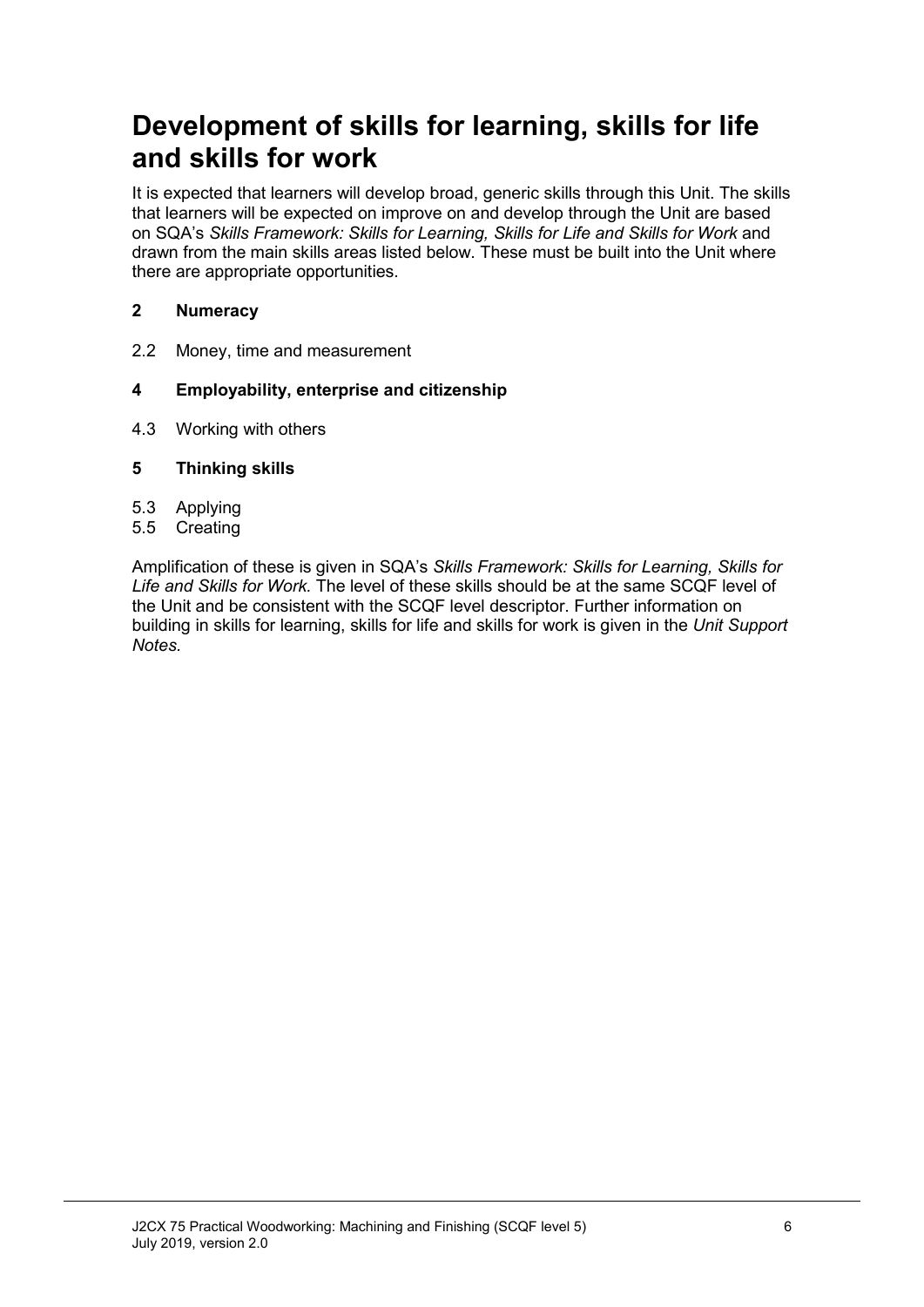# **Appendix: unit support notes**

These support notes provide advice and guidance on approaches to delivering and assessing this unit. They are intended for teachers and lecturers who are delivering this unit. They should be read in conjunction with:

- ♦ the *unit specification*
- ♦ the *unit assessment support packs (UASP)*

| <b>Measuring and</b><br>marking out       | Rule, tape measure, try-square, marking gauge, templates,<br>marking knife, mortise gauge, cutting gauge, sliding bevel,<br>dove-tail template, outside calipers.                                                                                                                                                                                                                                                                                                                                                                                                                                                                                                           |  |  |
|-------------------------------------------|-----------------------------------------------------------------------------------------------------------------------------------------------------------------------------------------------------------------------------------------------------------------------------------------------------------------------------------------------------------------------------------------------------------------------------------------------------------------------------------------------------------------------------------------------------------------------------------------------------------------------------------------------------------------------------|--|--|
|                                           | Units of measurement                                                                                                                                                                                                                                                                                                                                                                                                                                                                                                                                                                                                                                                        |  |  |
| <b>Reading and</b>                        | Working drawings, pictorial drawings, diagrams, cutting lists                                                                                                                                                                                                                                                                                                                                                                                                                                                                                                                                                                                                               |  |  |
| interpreting<br>drawings and<br>documents | Knowledge and understanding of orthographic projection<br>scale, dimensioning (linear, angular (45 o) and ratio<br>dimensioning, radial and diameter) and basic drawing<br>conventions including: line types, centre lines and hidden<br>detail.                                                                                                                                                                                                                                                                                                                                                                                                                            |  |  |
| <b>Materials</b>                          | Softwoods (white and red pine, cedar and larch)                                                                                                                                                                                                                                                                                                                                                                                                                                                                                                                                                                                                                             |  |  |
|                                           | Hardwoods (ash, oak, beech, mahogany/meranti)                                                                                                                                                                                                                                                                                                                                                                                                                                                                                                                                                                                                                               |  |  |
|                                           | Manufactured boards and veneered manufactured boards<br>(chipboard, plywood, MDF and blockboard)                                                                                                                                                                                                                                                                                                                                                                                                                                                                                                                                                                            |  |  |
| <b>Machining and</b><br>finishing         | Machine tools:<br>woodwork lathes (face plate turning and between<br>٠<br>centres)<br>lathe tools - forked/butterfly centre, dead centre,<br>٠<br>revolving centre, face plate, gouge, scraper, parting<br>chisel<br>parts of the lathe - bed, tailstock, tool rest, headstock<br>٠<br>belt or disc sander<br>٠<br>pedestal drill<br>٠<br>mortising machine<br>٠<br>Power tools:<br>hand-held drills<br>$\bullet$<br>sanders<br>٠<br>screwdrivers<br>٠<br>Knowledge and understanding of tool care and maintenance:<br>reporting faults and fault reporting systems<br>٠<br>inspecting cables, tool holding, guards<br>٠<br>confirmation of dust extraction operations<br>٠ |  |  |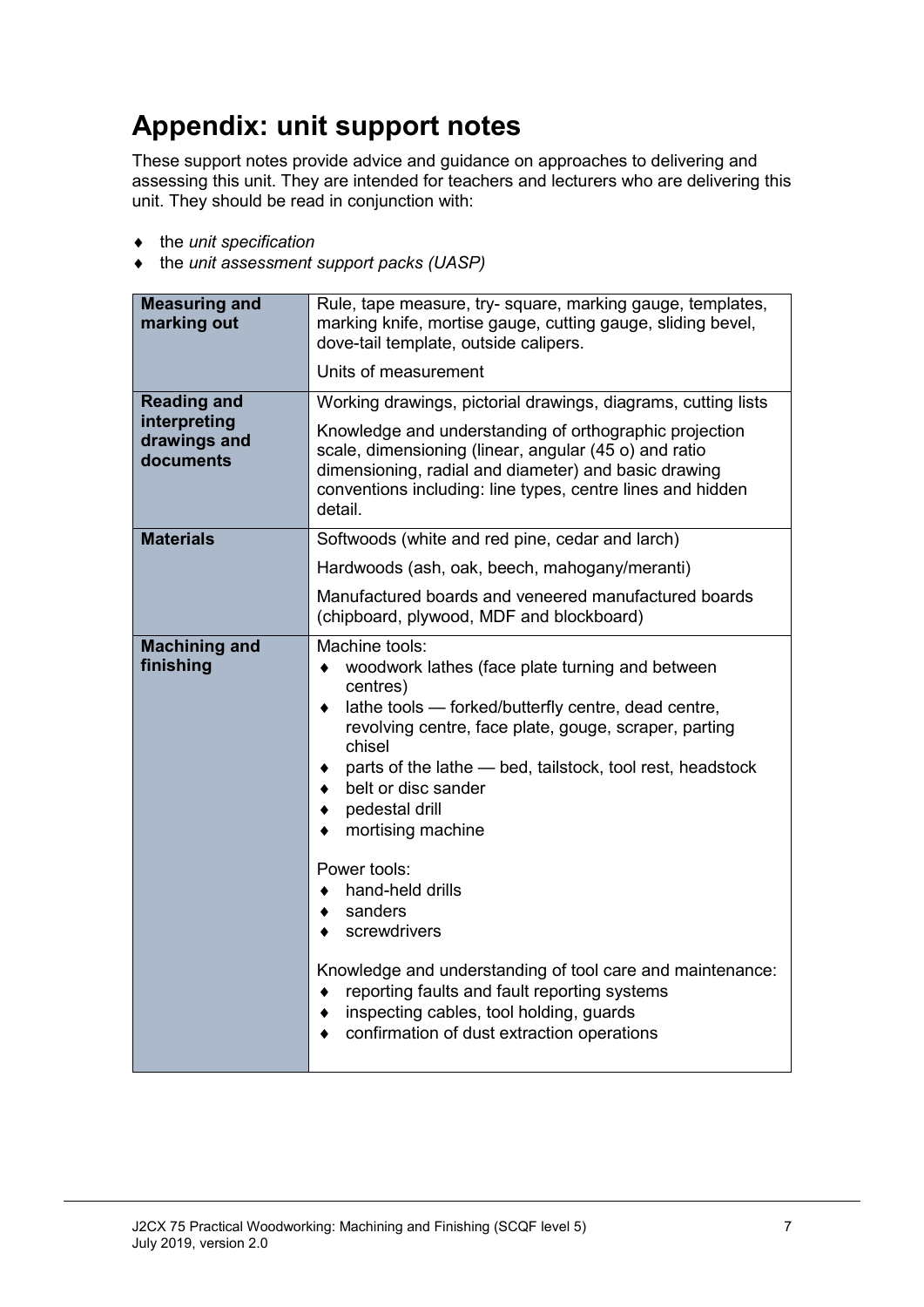| <b>Surface preparation</b><br>and finishing | Wood preparation techniques: planning, sanding,<br>scraping, stopping and filling<br>Finishing techniques: varnishing, staining, waxing, oiling<br>(Danish, linseed, vegetable oils) |
|---------------------------------------------|--------------------------------------------------------------------------------------------------------------------------------------------------------------------------------------|
| Safe working practices                      | Good practices and safe systems for general workshop<br>and individual activities as appropriate<br><b>Personal Protective Equipment</b>                                             |
| <b>Recycling and</b><br>sustainability      | Best practice in selecting materials appropriate for use<br>Understanding and following workshop recycling<br>practices and processes                                                |